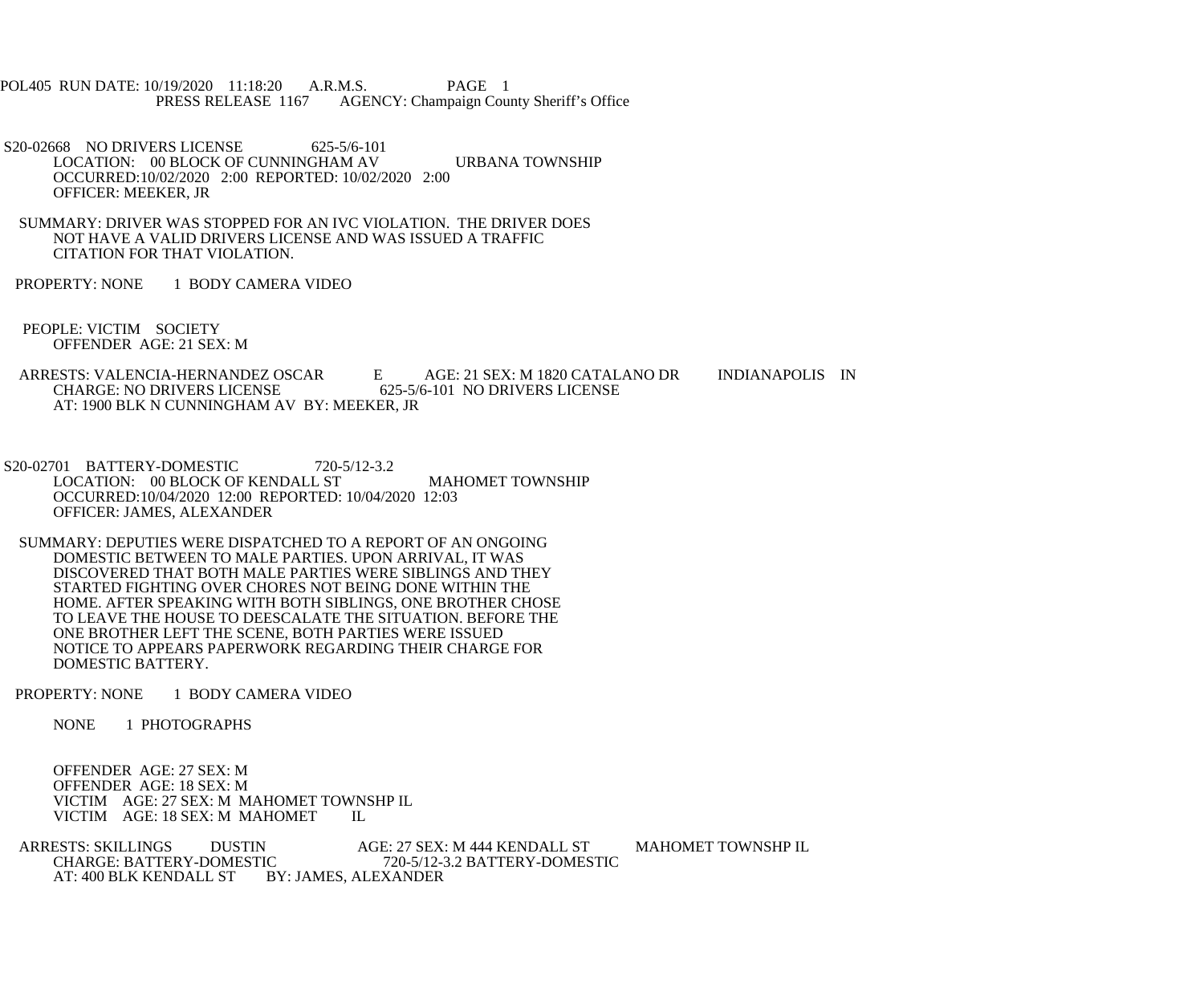POL405 RUN DATE: 10/19/2020 11:18:20 A.R.M.S. PAGE 2<br>PRESS RELEASE 1167 AGENCY: Champaign Cou E 1167 AGENCY: Champaign County Sheriff's Office<br>K AGE: 18 SEX: M 444 KENDALL ST MAH SKILLINGS JACOB K AGE: 18 SEX: M 444 KENDALL ST MAHOMET IL<br>CHARGE: BATTERY-DOMESTIC 720-5/12-3.2 BATTERY-DOMESTIC IC 720-5/12-3.2 BATTERY-DOMESTIC<br>BY: JAMES, ALEXANDER AT: 400 BLK KENDALL ST

- S20-02740 HARASSMENT BY ELECTRONIC COMMUNICAT 720-5/26.5-3<br>LOCATION: 00 BLOCK OF RICHARD DR URBANA TOWNSHIP LOCATION: 00 BLOCK OF RICHARD DR OCCURRED:10/07/2020 16:20 REPORTED: 10/07/2020 16:24 OFFICER: JAMES, ALEXANDER
- SUMMARY: THE REPORTING PERSON CALLED 911 CLAIMING SHE IS BEING HARASSED BY HER EX-BOYFRIEND'S CURRENT GIRLFRIEND.
- PEOPLE: VICTIM AGE: 24 SEX: F URBANA IL OFFENDER SEX: F RACE: HEIGHT: 000 WEIGHT: 000 HAIR: EYES:
- S20-02758 THEFT \$500 AND UNDER 720-5/16-1 LOCATION: 00 BLOCK OF MAIN ST W SIDNEY OCCURRED:10/09/2020 12:00 REPORTED: 10/09/2020 15:26 OFFICER: METZLER, JEFFREY
- SUMMARY: DEPUTIES WERE DISPATCHED TO THE 400 BLOCK OF W. MAIN ST. IN THE VILLAGE OF SIDNEY FOR A REPORT OF A THEFT. NO SUSPECT INFORMATION AT THE TIME OF THE AUTHORING OF THIS REPORT.
- PROPERTY: NONE 1 BODY CAMERA VIDEO
	- STOLEN 1 OTHER PROPERTY THAN LISTD
	- STOLEN 2 OTHER PROPERTY THAN LISTD

OFFENDER SEX: RACE: HEIGHT: 000 WEIGHT: 000 HAIR: EYES: VICTIM AGE: 42 SEX: F SIDNEY IL VICTIM AGE: 42 SEX: F SIDNEY VICTIM AGE: 46 SEX: M SIDNEY IL

- S20-02763 SPEEDING (RADAR) 625-5/11-601B LOCATION: 00 BLOCK OF HIGH CROSS RD/E CURT URBANA TOWNSHIP OCCURRED:10/09/2020 22:30 REPORTED: 10/09/2020 22:30 OFFICER: MEEKER, JR
- SUMMARY: DRIVER WAS STOPPED FOR TRAVELING AT 84 MPH IN A 55 MPH ZONE. DRIVER CLAIMED THAT HIS MOTHER WAS JUST TRANSPORTED TO THE CARLE ER.I HAD METCAD CONTACT THE CARLE ER, THEY DID NOT HAVE A PATIENT THERE BY THE NAME THAT THE DRIVER GAVE ME. THE DRIVER WAS ISSUES A TRAFFIC CITATION FOR 11-601.5(A).

PROPERTY: NONE BODY CAMERA VIDEO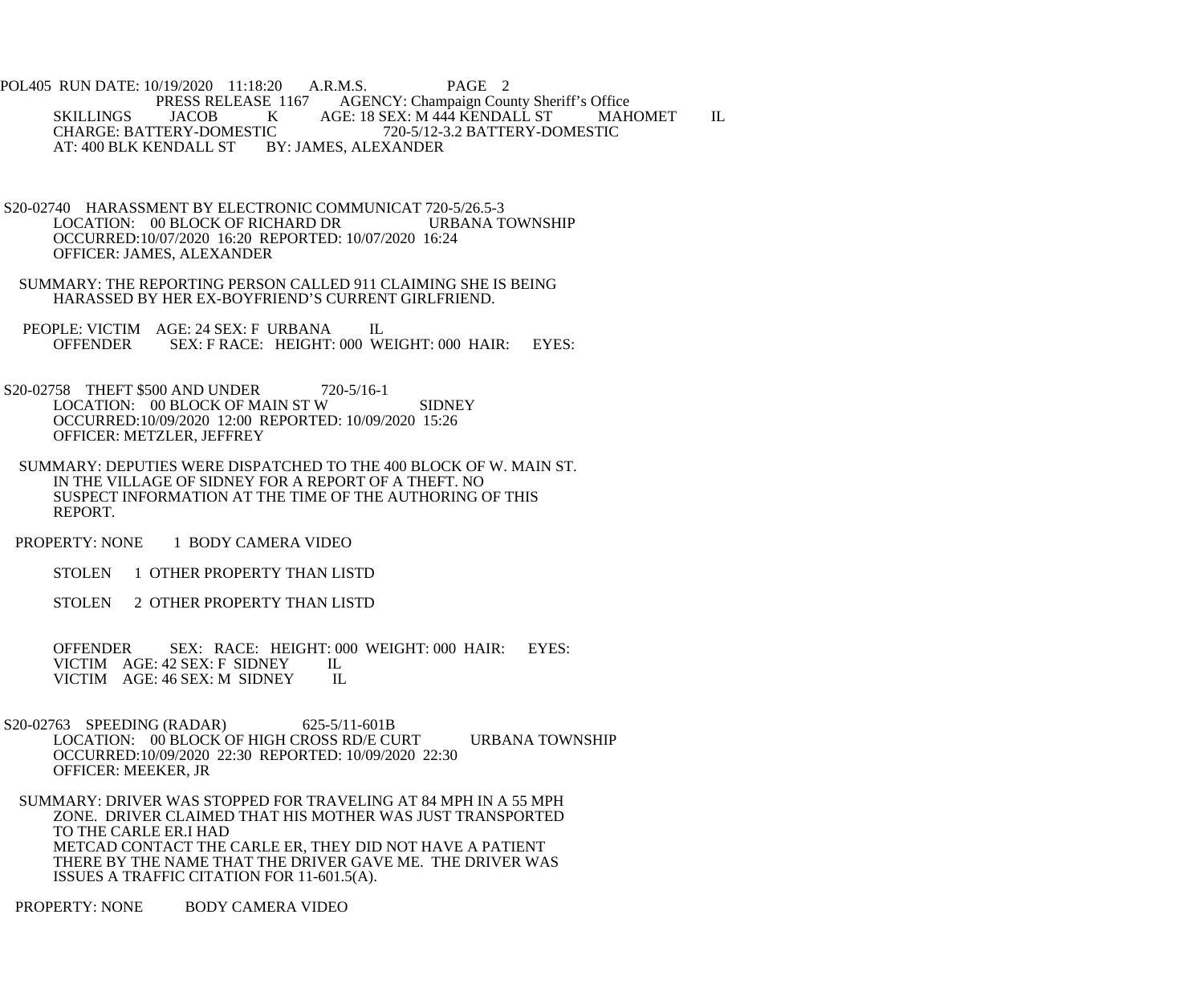POL405 RUN DATE: 10/19/2020 11:18:20 A.R.M.S. PAGE 3 PRESS RELEASE 1167 AGENCY: Champaign County Sheriff's Office

 PEOPLE: VICTIM SOCIETY OFFENDER AGE: 30 SEX: M

- ARRESTS: PALMER CHRISTOPHER JEROME AGE: 30 SEX: M 910 W EADS URBANA IL CHARGE: SPEEDING (RADAR) 625-5/11-601 SPEEDING (RADAR) 625-5/11-601 SPEEDING (RADAR) AT: HIGH CROSS RD/CURTIS RD BY:
- S20-02765 CONTROLLED SUBSTANCE-POSSESSION 720-570/402 NO REAR REGISTRATION LIGHT 625-5/12-201C LOCATION: 00 BLOCK OF CUNNINGHAM AV SOMER TOWNSHIP OCCURRED:10/10/2020 2:35 REPORTED: 10/10/2020 2:36 OFFICER: NEMECZ, TED
- SUMMARY: ON 10-10-20 CCSO INITIATED A TRAFFIC STOP IN SOMER TOWNSHIP FOR AN EQUIPMENT VIOLATION. THE DRIVER WAS FOUND TO BE IN POSSESSION OF SMOKING UTENSILS WITH POSSIBLE CRACK/COCAINE RESIDUE IN THEM. THE DRIVER WAS SUBSEQUENTLY ISSUED A NOTICE TO APPEAR FOR POSSESSION OF A CONTROLLED SUBSTANCE.
- PROPERTY: NONE BODY CAMERA VIDEO
- PEOPLE: VICTIM SOCIETY OFFENDER AGE: 52 SEX: M
- ARRESTS: JOHNSON FERIAND AGE: 52 SEX: M 1615 RION DR CHAMPAIGN IL CHARGE: CONTROLLED SUBSTANCE-POSSESSION 720-570/402 CONTROLLED SUBSTANCE-POSS CHARGE: CONTROLLED SUBSTANCE-POSSESSION AT: US 45/FORD HARRIS RD BY: NEMECZ, TED
- S20-02772 DECEPTIVE PRACTICES 720-5/17-1 CONSPIRE<br>LOCATION: 00 BLOCK OF CHURCH ST W SAVOY LOCATION: 00 BLOCK OF CHURCH ST W OCCURRED: 8/28/2020 12:00 REPORTED: 10/10/2020 15:05 OFFICER: WELDON, MATTHEW
- SUMMARY: DISPATCHED TO A SAVOY ADDRESS IN REFERENCE TO A DECEPTIVE PRACTICE REPORT. THE REPORTING PERSON SAID THEY NOTICED A CHARGE FOR AN AUTOMOTIVE PART ON THEIR CREDIT CARD STATEMENT. THE REPORTING PERSON SAID THAT AN AUTOMOTIVE PART HAD BEEN DELIVERED TO THEIR ADDRESS, AND THAT THEY INITIALLY BELIEVED IT TO HAVE BEEN DELIVERED TO THE WRONG ADDRESS. THE SUSPECT ARRIVED WITHIN TEN MINUTES OF THE PACKAGE BEING DELIVERED TO PICK IT UP. VIDEO FROM A DOORBELL CAMERA WAS PROVIDED SHOWING THE SUSPECT AND THEIR VEHICLE. SUSPECT HAS NOT BEEN LOCATED AT THIS TIME.

PROPERTY: NONE 1 BODY CAMERA VIDEO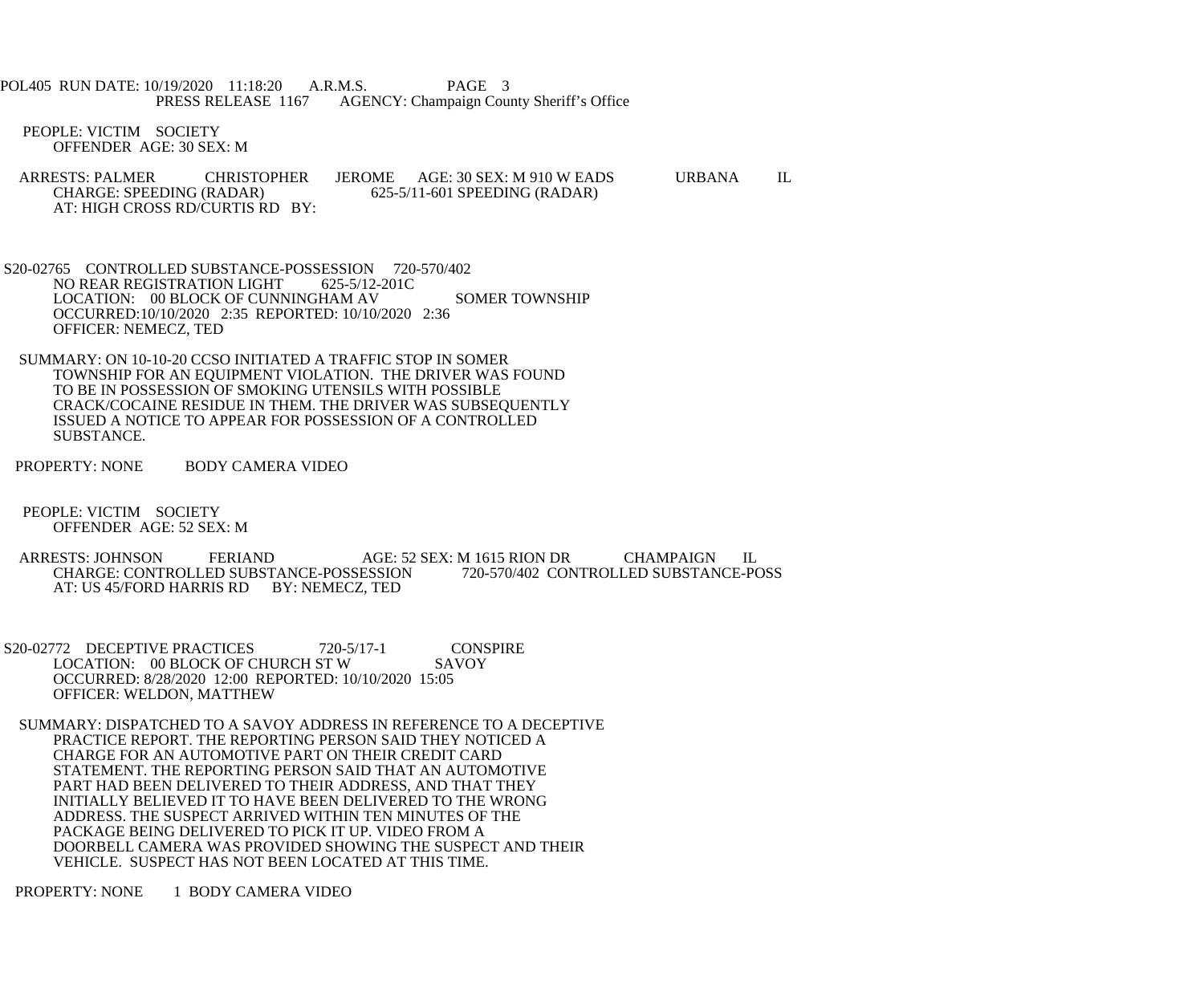POL405 RUN DATE: 10/19/2020 11:18:20 A.R.M.S. PAGE 4<br>PRESS RELEASE 1167 AGENCY: Champaign Cou AGENCY: Champaign County Sheriff's Office STOLEN CURRENCY-NOT CHECKS/BOND

- PEOPLE: VICTIM AGE: 73 SEX: F SAVOY IL OFFENDER SEX: M RACE: B HEIGHT: 600 WEIGHT: 200 HAIR: BAL EYES: BRO DESCR: PHONE # 312-919-3449
- S20-02781 CRIMINAL DAMAGE TO PROPERTY 720-5/21-1<br>LOCATION: 00 BLOCK OF FOURTH ST TVESDALE LOCATION: 00 BLOCK OF FOURTH ST OCCURRED:10/10/2020 21:00 REPORTED: 10/11/2020 9:55 OFFICER: BIALESCHKI, DOUG
- SUMMARY: R-P CALLED TO REPORT ON GOING CDTP ISSUES. NO SUSPECT INFORMATION.
- PROPERTY: NONE 1 BODY CAMERA VIDEO

DAMAGED 3 WINDOW

 OFFENDER SEX: RACE: HEIGHT: 000 WEIGHT: 000 HAIR: EYES: VICTIM AGE: 75 SEX: F IVESDALE IL

- S20-02783 DISORDERLY CONDUCT-ALL OTHER 720-5/26-1 LOCATION: 00 BLOCK OF MAIN ST W SIDNEY OCCURRED:10/11/2020 14:14 REPORTED: 10/11/2020 15:49 OFFICER: BIALESCHKI, DOUG
- SUMMARY: SUBJECT ENTERED CASEY'S AND TOLD EMPLOYEES TO GET ON GROUND BEFORE SAYING HE WAS JUST KIDDING. SUBJECT MADE COMMENT ABOUT HAVING A GUN AND COMING BACK LATER. SUBJECT RETURNED LATER AND WAS CONFRONTED BY MOTHER OF CLERK ABOUT HIS INAPPROPRIATE ACTIONS.
- PROPERTY: NONE 1 BODY CAMERA VIDEO

NONE 1 PHOTOS-DIGITAL

 OFFENDER AGE: 31 SEX: M VICTIM AGE: 18 SEX: F PHILO IL VICTIM AGE: 18 SEX: F SIDNEY IL

S20-02797 LEAVING SCENE PROPERTY DAMAGE 625-5/11-402 CONSPIRE LOCATION: 00 BLOCK OF BURWASH AV SAVOY OCCURRED:10/12/2020 14:00 REPORTED: 10/12/2020 20:21 OFFICER: WELDON, MATTHEW

 SUMMARY: DEPUTIES WERE DISPATCHED TO A SAVOY BUSINESS IN REFERENCE TO A HIT AND RUN VEHICLE ACCIDENT. THE VICTIM WAS AN EMPLOYEE OF THE BUSINESS AND THE DAMAGE HAD OCCURRED AT SOME POINT DURING THE EMPLOYEE'S SHIFT. THE VICTIM VEHICLE HAD MINOR DAMAGE TO THE REAR BUMPER. THERE IS NO SUSPECT